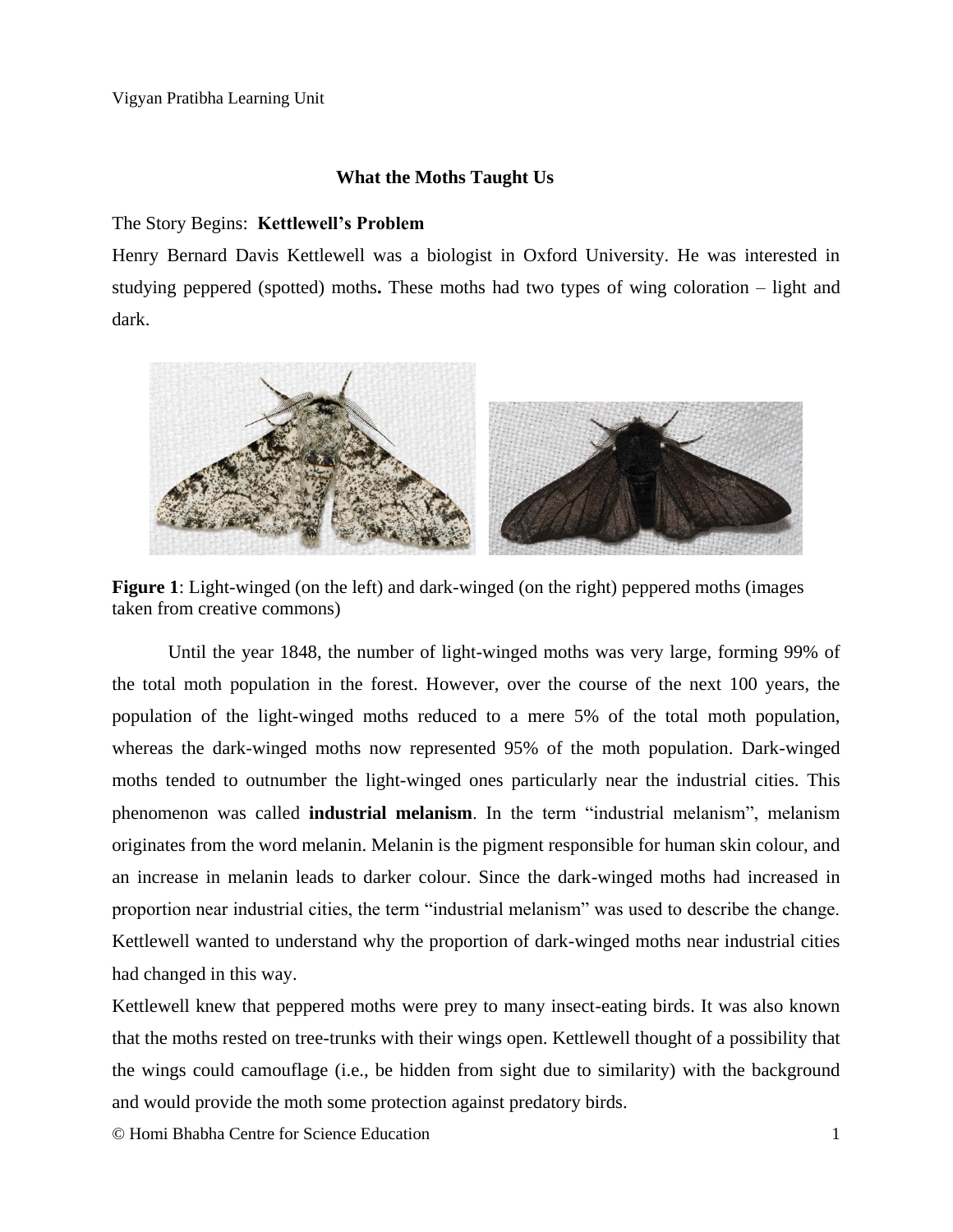Thus, when the tree bark and lichen growing on them was light-coloured, moths with light-colored wings were camouflaged, but those with dark wings were more likely to be visible to predators. When industrialised areas in Britain became heavily polluted due to coal burning, smoke from the burning coal killed lichens and caused the trees to darken with soot. According to Kettlewell, the light-coloured moths became noticeable against a dark background and thus became an easier prey for birds.

#### **Questions**:

- 1. What are the similarities between the game you played and the problem that Kettlewell was dealing with?
- 2. Each group of students is likely to have started with a different number of dark and light chits. At the end of the game, both dark and light chits would have decreased.
	- a. Calculate the decrease in the number of **dark** chits between the first and the last day. Which group of students saw the greatest decrease?
	- b. Calculate the decrease in the number of **light** chits between the first and the last day. Which group of students saw the greatest decrease?
	- c. Calculate the percentage decrease in **dark** chits between the first and the last day. Which group of students saw the greatest decrease
	- d. Calculate the percentage decrease in the **light** chits between the first and the last day. Which group of students saw the greatest decrease?
	- e. Is it better to compare between the groups using whole numbers or percentages? Why?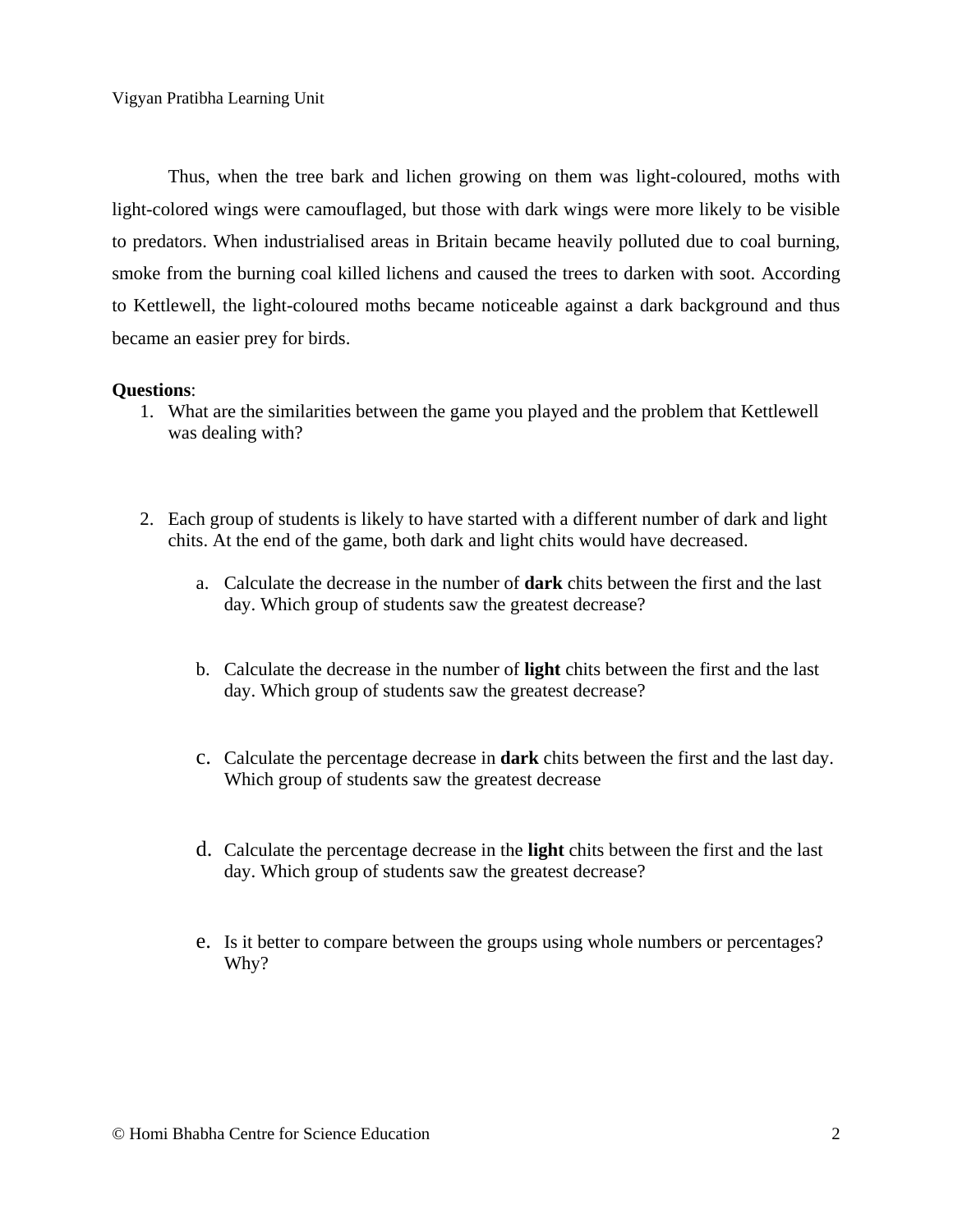Vigyan Pratibha Learning Unit

- 3. Let us look at how the number of dark and light chits changed with the passage of time.
	- a. Draw a graph showing the number of dark and light chits on each "day".
		- i. Which variable do you think should go on the x-axis of your graph?
		- ii. Which variable should go on the y-axis of your graph?
	- b. Using your graphs, predict what will happen to the number of dark chits and the light chits, if the game is played further.
	- c. You predicted what would happen to the number of dark and light chits if the game is played further. Do you think the same thing would have happened to the moths in Britain studied by Kettlewell?
- 4. Let's think about how the color of the moths changed.
	- a. Think of each moth separately. Did the color of the individual moths change?
	- b. Now, think of the moths together, as a group. Did the color of the group of moths change?
	- c. If your answer to question (b) was "yes", then why or how do you think the change occurred?
	- d. Based on the game, do you think the color of individuals needs to change in order for the color of a group to change? Why?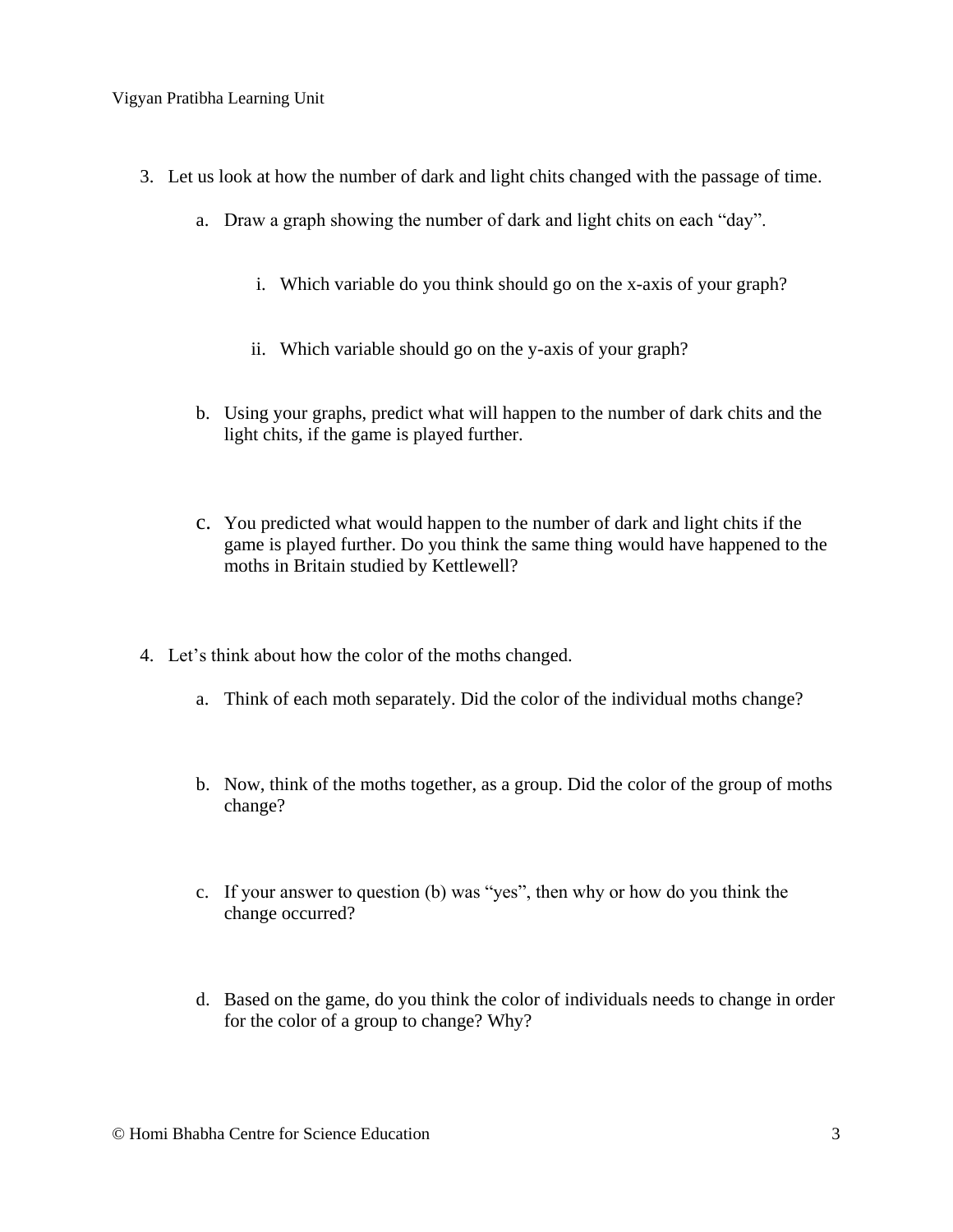#### **The story continues….**

Kettlewell thought that there might be fewer light-winged moths near industrial areas, because light-winged moths would be more easily visible to predator birds. But he needed to test this guess using an experiment. To do so, he **marked** the underside of the wings of some moths and **released** them at sundown in a polluted forest near the city of Birmingham in England. In the following week, every evening, the marked moths were **recaptured** using various traps. Such an experiment is called a mark-release-recapture experiment. The following table represents the number of moths recaptured:

|                    | <b>Polluted Forest</b><br>(Birmingham) |  |  |
|--------------------|----------------------------------------|--|--|
| <b>Light Wings</b> | 18/137                                 |  |  |
| <b>Dark Wings</b>  | 136/493                                |  |  |

The numbers in the table indicate the number of moths recaptured out of the number of moths marked and released. For example, 18/137 indicates that out of 137 moths marked and released, 18 were recaptured.

#### **Questions:**

- 1. Let's play with some numbers:
	- a. What percentage of light-winged moths were recaptured?
	- b. What percentage of dark-winged moths were recaptured?
	- c. Which type of moth was more likely to be recaptured light-winged or darkwinged?
	- d. Look at the percentages that you calculated in your game. Were they similar to those found by Kettlewell?
- 2. What do you think happened to the moths that were not recaptured?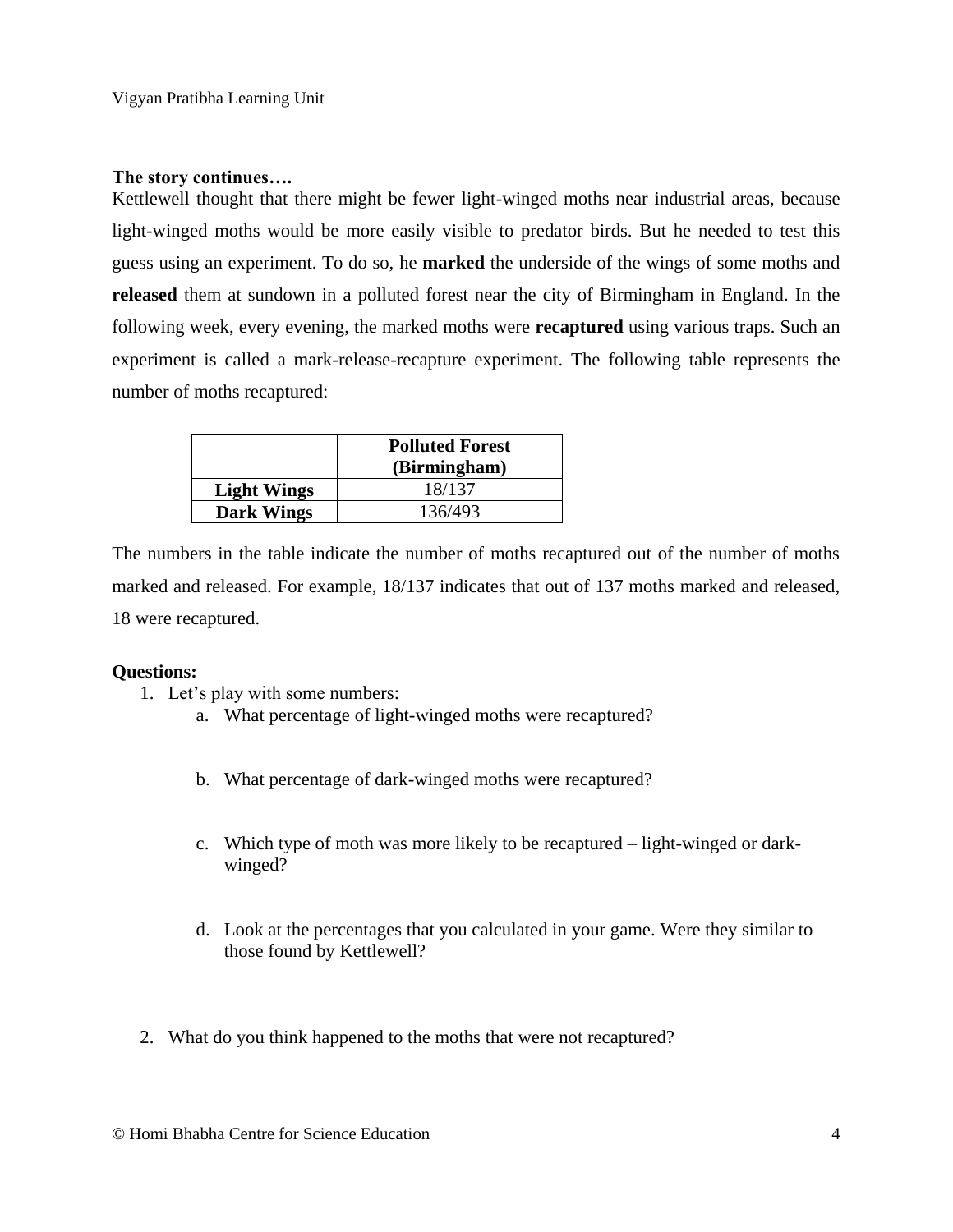3. Kettlewell's fellow biologists were not convinced by some parts of what he was saying about the moths. They agreed with some of Kettlewell's points, but disagreed with some other points. The reasoning by these two groups are represented by empty boxes in Other Biologists' column shown below:



The other biologists thought there could be other reasons why fewer white moths survived. What line of reasoning can you think of that leads to the same result – survival of fewer white moths?

4. What experiments could Kettlewell have conducted to convince his biologist colleagues that he was right?